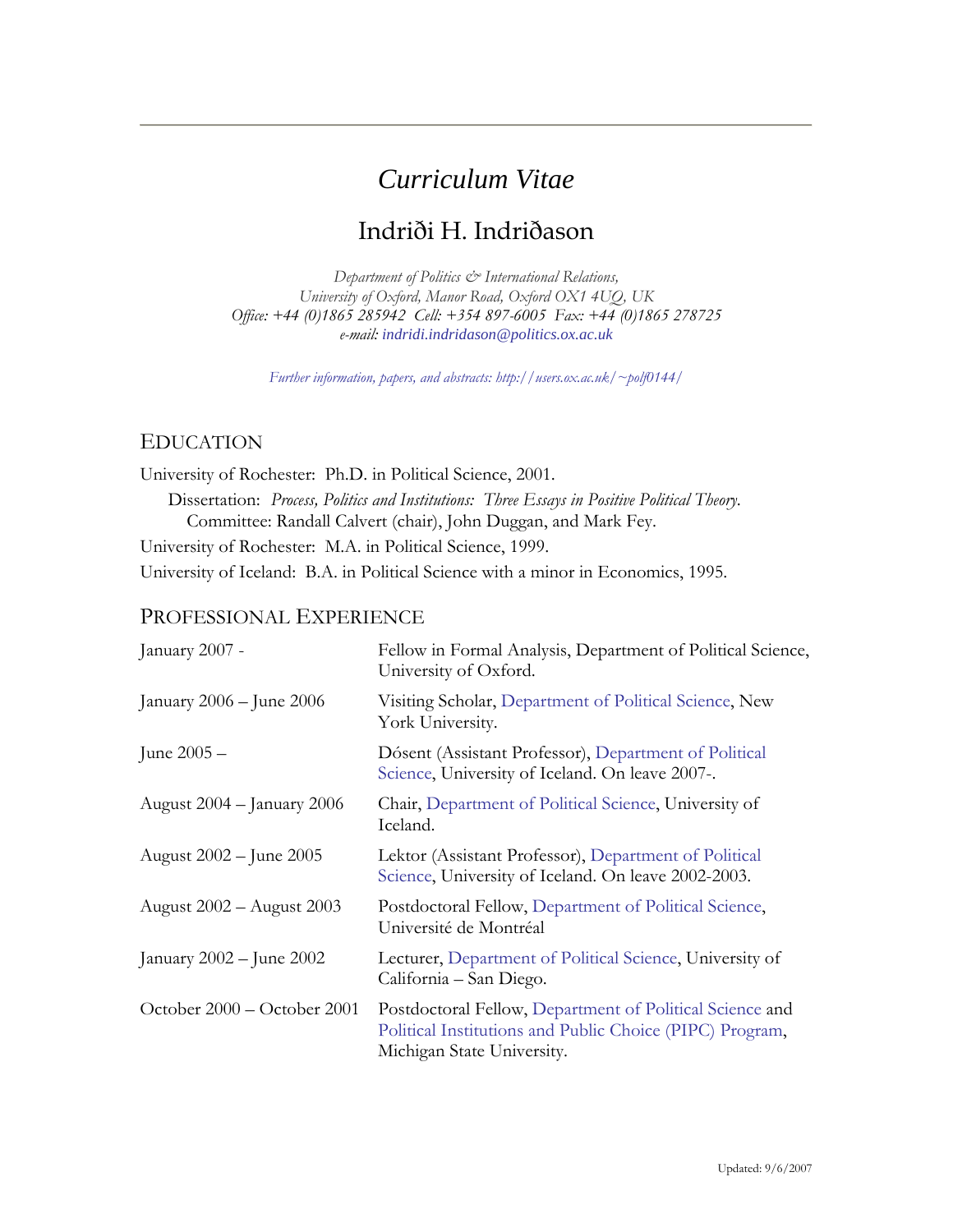### RESEARCH INTERESTS

Comparative Politics (Democratic Political Institutions; European Politics). Political Methodology (Econometrics; Research Design). Positive Political Theory (Game Theory; Theory of Institutions).

## PUBLICATIONS

["Making Candidates Count: The Logic of Electoral Alliances in Two Round Legislative](http://www.journalofpolitics.org/art69_1.html#a15)  [Elections"](http://www.journalofpolitics.org/art69_1.html#a15) with André Blais. 2007. *[Journal of Politics](http://journalofpolitics.org/art69_1.html#a15)* 69(1): 193-205.

["When to Run and When to Hide: Electoral Coordination and Exit."](http://www.blackwell-synergy.com/doi/pdf/10.1111/j.1468-0343.2007.00315.x) *Forthcoming in [Economics](http://www.blackwellpublishing.com/journal.asp?ref=0954-1985)  [and Politics](http://www.blackwellpublishing.com/journal.asp?ref=0954-1985).* 

["Does Terrorism Influence Domestic Politics? Coalition Formation and Terrorist](http://www.hi.is/%7Eihi/Research.htm)  [Incidents."](http://www.hi.is/%7Eihi/Research.htm) *Forthcoming* 2008. *[Journal of Peace Research](http://jpr.sagepub.com/)* 45(2).

["Cabinet Reshuffles and Ministerial Drift"](http://www.hi.is/%7Eihi/Research.htm) with Christopher Kam. *Forthcoming in [British](http://journals.cambridge.org/action/displayJournal?jid=JPS)  [Journal of Political Science](http://journals.cambridge.org/action/displayJournal?jid=JPS).* 

["Do Voters Care About Government Coalitions? Testing Downs' Pessimistic Conclusion"](http://ppq.sagepub.com/cgi/content/abstract/12/6/691) with André Blais, John Aldrich, and Renan Levine. 2006. *[Party Politics](http://ppq.sagepub.com/cgi/content/abstract/12/6/691)* 12(6): 691-705.

"Stjórnarmyndanir og pólun." 2006. *Rannsóknir í Félagsvísindum VII: 685-695*.

"The Timing of Cabinet Reshuffles in Five Westminster Parliamentary Systems" with Christopher Kam. 2005. *[Legislative Studies Quarterly](http://www.uiowa.edu/~lsq/All Abstracts.htm#Volume%20XXX)* XXX, 3: 327-363.

["A Theory of Coalitions and Clientelism: Coalition Politics in Iceland 1945-2000"](http://www.hi.is/%7Eihi/Research.htm). 2005. *[European Journal of Political Research](http://www.blackwell-synergy.com/toc/ejpr/44/3)* 44(3): 439-464.

["To adopt PR or not to adopt PR: Institutions or the Socialist Threat?"](http://www.hi.is/%7Eihi/Research.htm) with André Blais and Agnieszka Dobrzynska. 2005. *[British Journal of Political Science](http://journals.cambridge.org/action/displayJournal?jid=JPS)* 35(1):182-190.

"Enginn kann tveimur herrum að þjóna: Stofnanir, stjórnir og halli (Divided Accountability & Bureaucratic Spending)." with Arnar Másson. 2005. *Rannsóknir í Félagsvísindum VI: 513- 524*.

["Sérhagsmunastjórnmál og lengd stjórnarmyndunarviðræðna. \(Determinants of Bargaining](http://stjornmalogstjornsysla.is/index.php?option=com_content&task=category§ionid=6&id=51&Itemid=47)  [Duration\)"](http://stjornmalogstjornsysla.is/index.php?option=com_content&task=category§ionid=6&id=51&Itemid=47) 2005. *Rannsóknir í Félagsvísindum VI: 591-600*.

["Hvenær verður minnihluti atkvæða að meirihluti fulltrúa? Tengslin milli atkvæðahlutfalls og](http://stjornmalogstjornsysla.is/index.php?option=com_content&task=category§ionid=6&id=51&Itemid=47)  [stjórnarmeirihluta í skoðanakönnunum og bæjarstjórnar-kosningum 1930-2002. \(The](http://stjornmalogstjornsysla.is/index.php?option=com_content&task=category§ionid=6&id=51&Itemid=47)  [Distribution of the Vote & Majority Status\)"](http://stjornmalogstjornsysla.is/index.php?option=com_content&task=category§ionid=6&id=51&Itemid=47) with Ólafur Þ. Harðarson. 2005. *[Stjórnmál og](http://stjornmalogstjornsysla.is/)  [Stjórnsýsla](http://stjornmalogstjornsysla.is/) I.*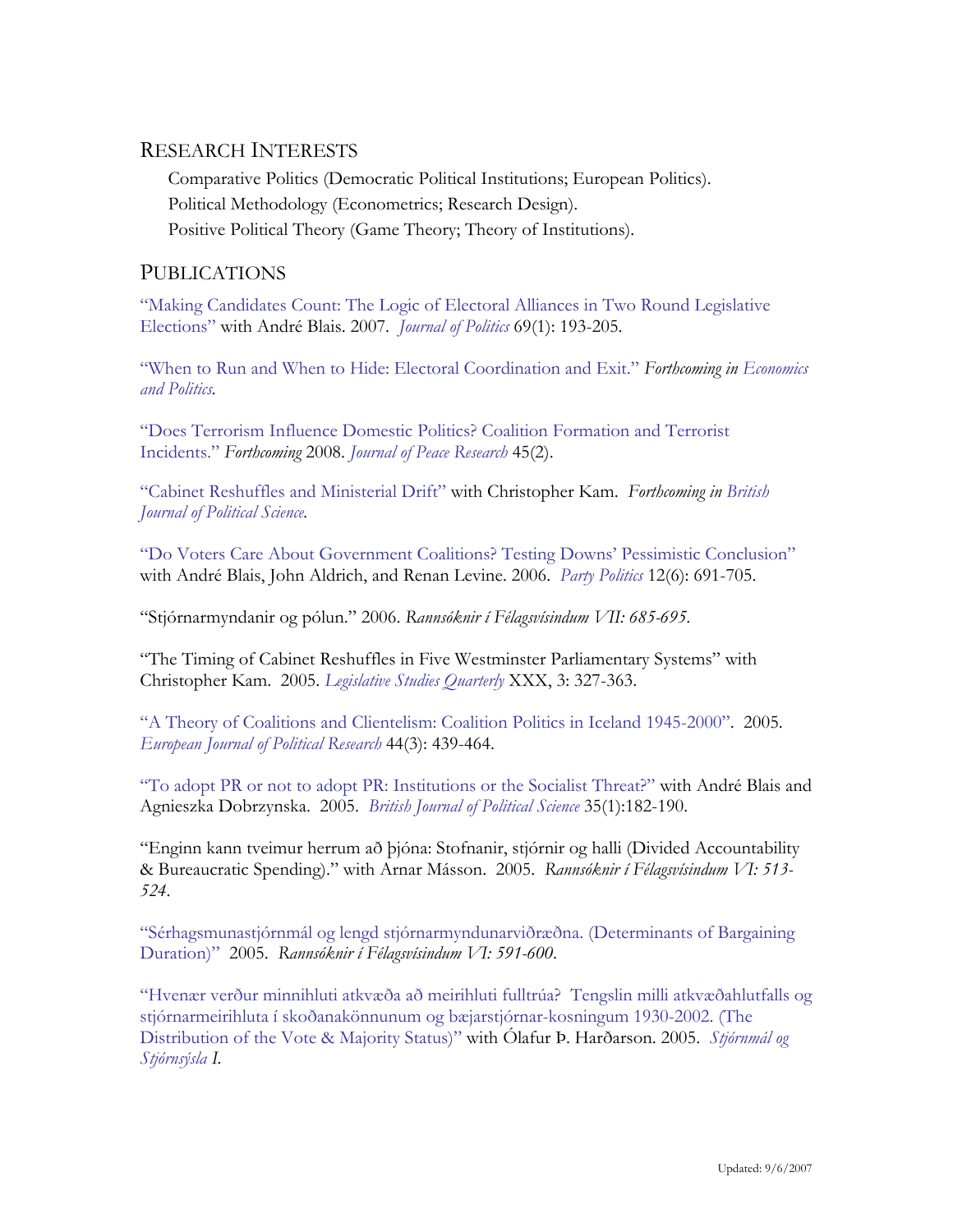"Coalition Considerations and the Vote" with John Aldrich, André Blais, and Renan Levine. 2004. In A. Asher and A. Shamir, eds., *[The Elections in Israel 2003](http://www.transactionpub.com/the-elections-in-israel-2003-cloth-2005)* (New Brunswick: Transaction Press and Jerusalem: Israeli Democracy Institute).

"Samkeppni og kosningaþátttaka (Competition and Turnout)." 2004. *Rannsóknir í Félagsvísindum* V: 797-808.

["Use of Resident-Origin Data to Define Nursing Home Market Boundaries](http://www.ncbi.nlm.nih.gov/entrez/query.fcgi?cmd=Retrieve&db=pubmed&dopt=Abstract&list_uids=12067076)" with Jack Zwanziger and Dana B. Mukamel. 2002. *[Inquiry](http://www.inquiryjournal.org/spring_2002.html#resident)*, 39(1): 56-66.

["Do Quality Report Cards Play a Role in HMOs Contracting Practices? – Evidence from](http://www.ncbi.nlm.nih.gov/entrez/query.fcgi?cmd=Retrieve&db=PubMed&list_uids=12067076&dopt=Abstract)  [New York State](http://www.ncbi.nlm.nih.gov/entrez/query.fcgi?cmd=Retrieve&db=PubMed&list_uids=12067076&dopt=Abstract)" with Dana B. Mukamel, Alvin I. Mushlin, David Weimer, Jack Zwanziger, and Todd Parker. 2000. *[Health Services Research](http://www.hsr.org/)*, 35(1 Pt 2): 319-332.

# OTHER PUBLICATIONS

Review of Norman Schofield and Itai Sened. *Multiparty Democracy: Elections and Legislative Politics*. *Perspectives on Politics* (forthcoming).

"Oligarchy." 2007. Entry in William A. Darrity, Jr. *International Encyclopedia of the Social Sciences*, 2nd edition. New York: Macmillan Reference USA (Thomson Gale).

# WORKING PAPERS

#### *Under review*

["Coalitions and Clientelism: A Comparative Study."](http://www.hi.is/%7Eihi/Research.htm) Presented at the annual meeting of the Midwest Political Science Association, Chicago and the General Conference of the European Consortium of Political Research, Budapest. *Revise and resubmit to [Journal of Politics.](http://www.journalofpolitics.org/)* 

"The French Majority Run-Off: Testing the Calculus of Voting." Presented at the 2003 meeting of the European Consortium of Political Research, Marburg and at Université de Montréal, 2004. *Revise and resubmit to [Electoral Studies.](http://www.utdallas.edu/dept/socsci/hclarke/es/)* 

["To Dissent or not to Dissent? Informative Dissent and Parliamentary Government."](http://www.hi.is/%7Eihi/Research.htm)  Presented at the meeting of the Midwest Political Science Association, Chicago and the meeting of the European Consortium of Political Research, Canterbury. *Revise and resubmit to [Economics of Governance.](http://www.springerlink.com/content/1435-8131/)* 

"Engineered Instability: How Prime Ministers use Reshuffles to Control Government" with Christopher Kam. Presented at the 2005 European Consortium of Political Research joint sessions of workshops, Granada. *Under review at [American Political Science Review](http://www.apsanet.org/section_327.cfm)*.

#### *Conference Presentations and Invited Talks (incomplete)*

"Reshuffling the Deck: The Policy Effects of Cabinet Reshuffles." Presented at the 2007 European Consortium of Political Research general conference, Pisa.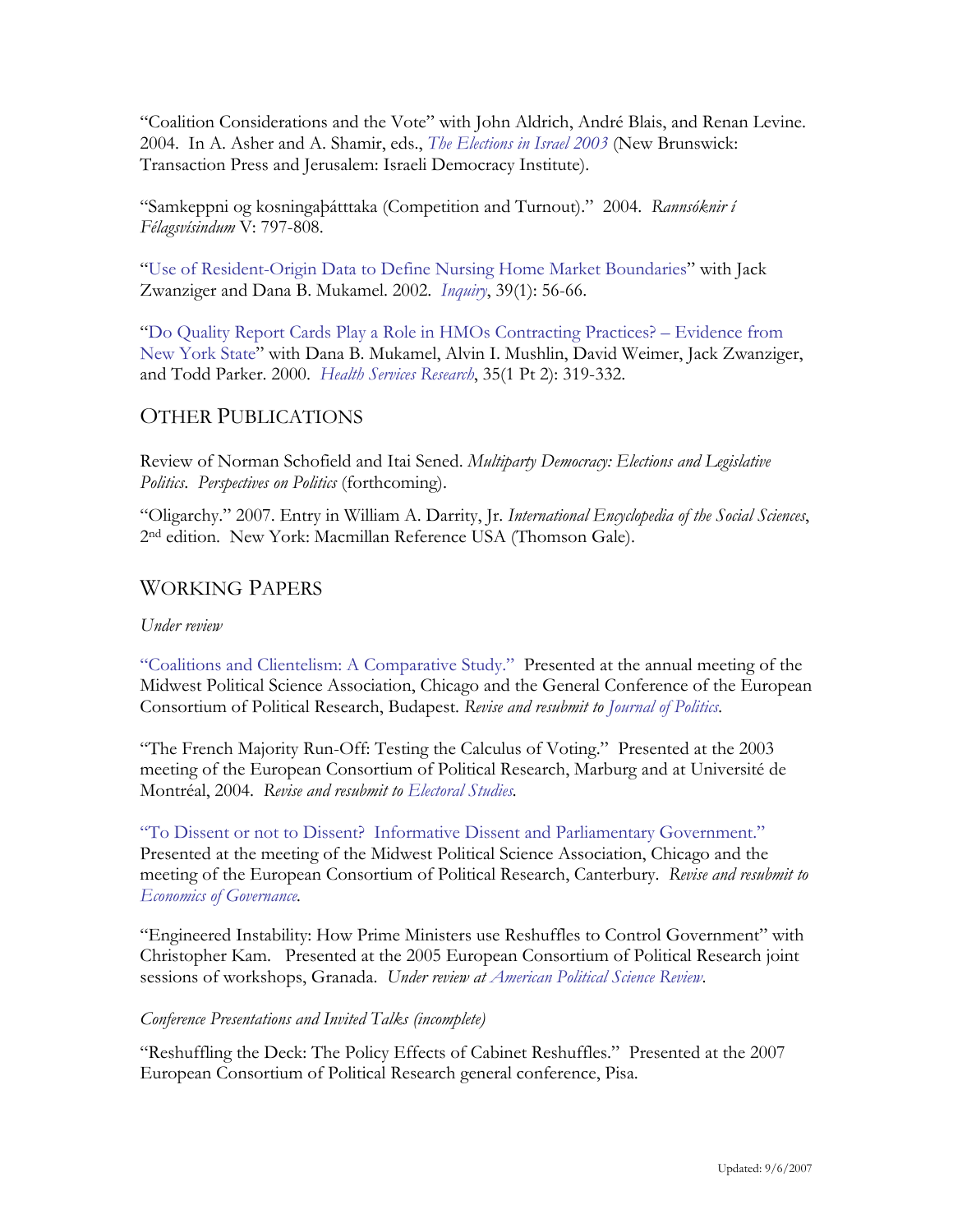"Expressive Motives, Third-Party Candidates, & Voter Welfare." Presented at the 2007 meeting of the Midwest Political Science Association, Chicago.

"Managing the Cabinet" with Gunnar Helgi Kristinsson. Presented at the 2007 European Consortium of Political Research joint sessions of workshops, Helsinki.

"Cabinet Dynamics and Ministerial Careers in the French Fifth Republic" with Christopher Kam. Chapter prepared for Keith Dowding and Patrick Dumont, eds., *The Selection and De-Selection of Ministers in Europe*. Under contract with Routledge.

"Dramatic Shifts" with Svanur Kristjánsson. Chapter prepared for Torbjörn Bergman and Kaare Strøm, eds. *Democratic Institutions in Decline?* Under contract with Michigan University Press.

"Cabinet Reshuffles in the French Fifth Republic: When to Reshuffle the Prime Minister" with Christopher Kam. Presented at the 2005 European Consortium of Political Research joint sessions of workshops, Granada and the 2005 meeting of the American Political Science Association.

["Modeling Electoral Competition: Proportional Representation and Majoritarian](http://www.hi.is/%7Eihi/Research.htm)  [Legislatures."](http://www.hi.is/%7Eihi/Research.htm) Presented at the 2004 meeting of the Midwest Political Science Association, Chicago, the 2005 conference of the European Consortium of Political Research, Budapest, [Tinbergen Institute,](http://www.tinbergen.nl/) Rotterdam (invited talk), and University of Oxford.

["Preferences and Choices in First-Past-the-Post and Proportional Elections"](http://works.bepress.com/cgi/viewcontent.cgi?article=1007&context=renan) with Paul Abramson, John Aldrich, André Blais, Matthew Diamond, Abraham Diskin, Daniel Lee and Renan Levine. Presented at the 2005 meeting of the American Political Science Association.

"Duration of Coalition Bargaining: The Impact of Particularistic Politics." Presented at the 2004 meeting of the Midwest Political Science Association, Chicago.

"Samsteypur og stjórnarsáttmálar á Íslandi (Coalitions and Coalition Agreements in Iceland)" with Gunnar Helgi Kristinsson.

["Coalition Formation and Polarization."](http://www.prio.no/files/file47689_indridason_-_coalitions_and_polarization.pdf) Presented at a workshop on Polarization and Conflict, Cyprus 2006.

["Optimal Timing of Campaign Spending in Elections"](http://www.hi.is/%7Eihi/Research.htm) with Justin Fox. Prepared for the meeting of the American Political Science Association, San Francisco.

["The Line-Item Veto and Credit Claiming: A Formal Model of Public and Private Goods](http://www.hi.is/%7Eihi/Research.htm)  [Provision"](http://www.hi.is/%7Eihi/Research.htm). Prepared for the meetings of the Southern Political Association, Atlanta and the Midwest Political Science Association, Chicago.

"Rational or Irrational? Backbench Dissent in Parliamentary Government" with Christopher Kam. Prepared for the meetings of the American Political Science Association, Atlanta and the Southern Political Association, Savannah.

"Government Formation and Termination in Iceland: 1945-2000". Prepared for a workshop on Coalition Governance in Western Europe, University of Kent, England.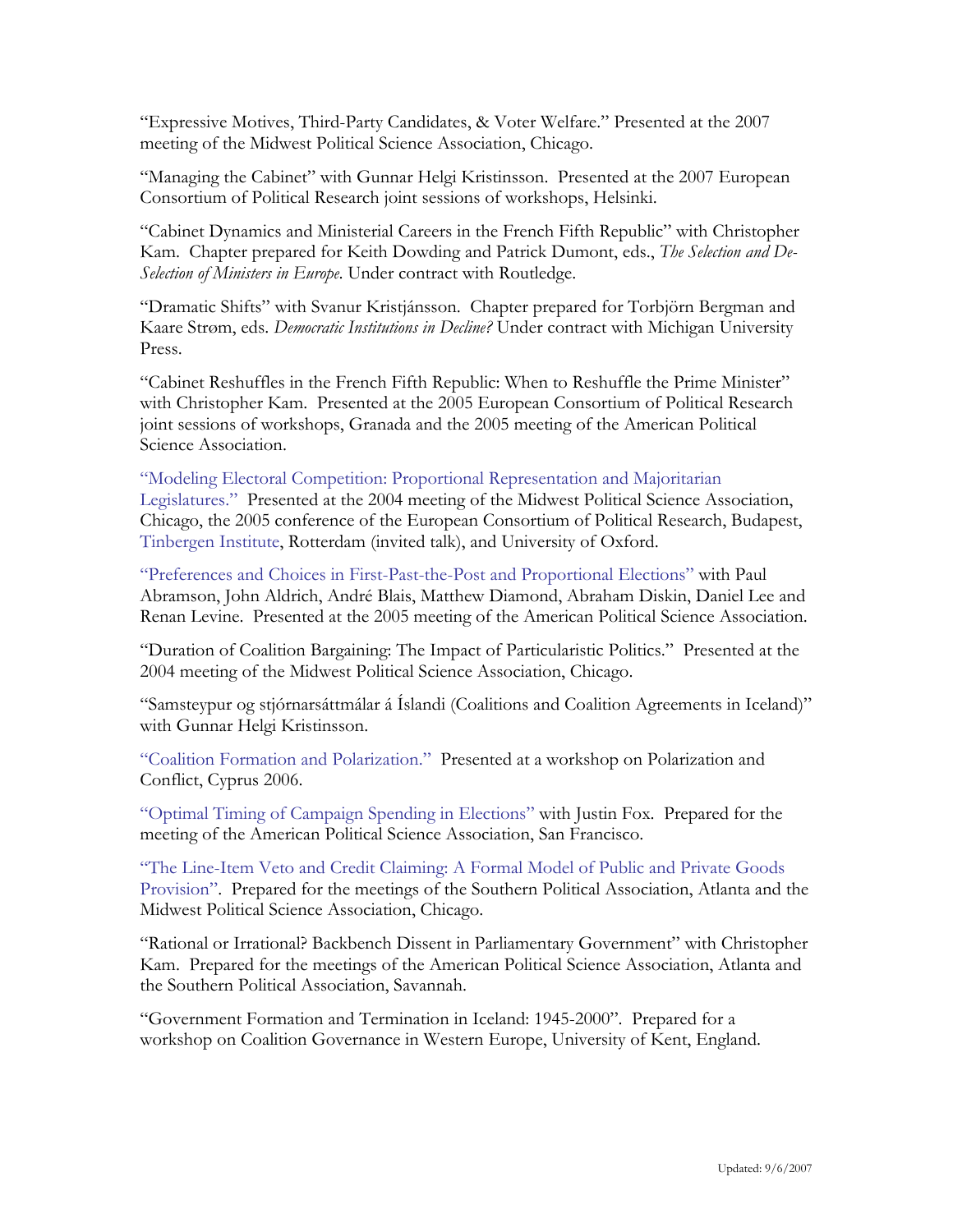# FELLOWSHIPS AND AWARDS

Research Grant from the Research Fund of the University of Iceland, 2004, 2005. APSA Travel Grant, 2005. Assistantship Fund of the University of Iceland, fall 2003-fall 2006 (6 awards). Empirical Implications of Theoretical Models (EITM) summer school, Harvard University 2002. Richard F. Fenno Research Grant, 1999. W. Allen Wallis Institute of Political Economy Scholarship, 1996-1999. Fulbright Scholarship, 1995. University Scholarship, University of Rochester, 1995-1996. Monbu Sho Research Scholarship (Japanese government scholarship), 1995. Declined.

# TEACHING

University of Oxford, Department of Politics & International Relations

 Formal Analysis (Graduate) Event History Analysis (Graduate)

University of Iceland, Department of Political Science

Introduction to Microeconomics and the Role of Government (Graduate)

Introduction to Comparative Politics

Research Methods in Political Science

The Management of Public Institutions (Graduate)

The Tools of Government (Graduate)

[University of California – San Diego, Department of Political Science](http://www.polisci.ucsd.edu/).

Introduction to Political Science: Comparative Politics

Comparative Parliamentary Studies

Political Consequences of Electoral Systems

[Michigan State University, Department of Political Science.](http://polisci.msu.edu/%7Epls/polisciweb/index.html)

Comparative Political Institutions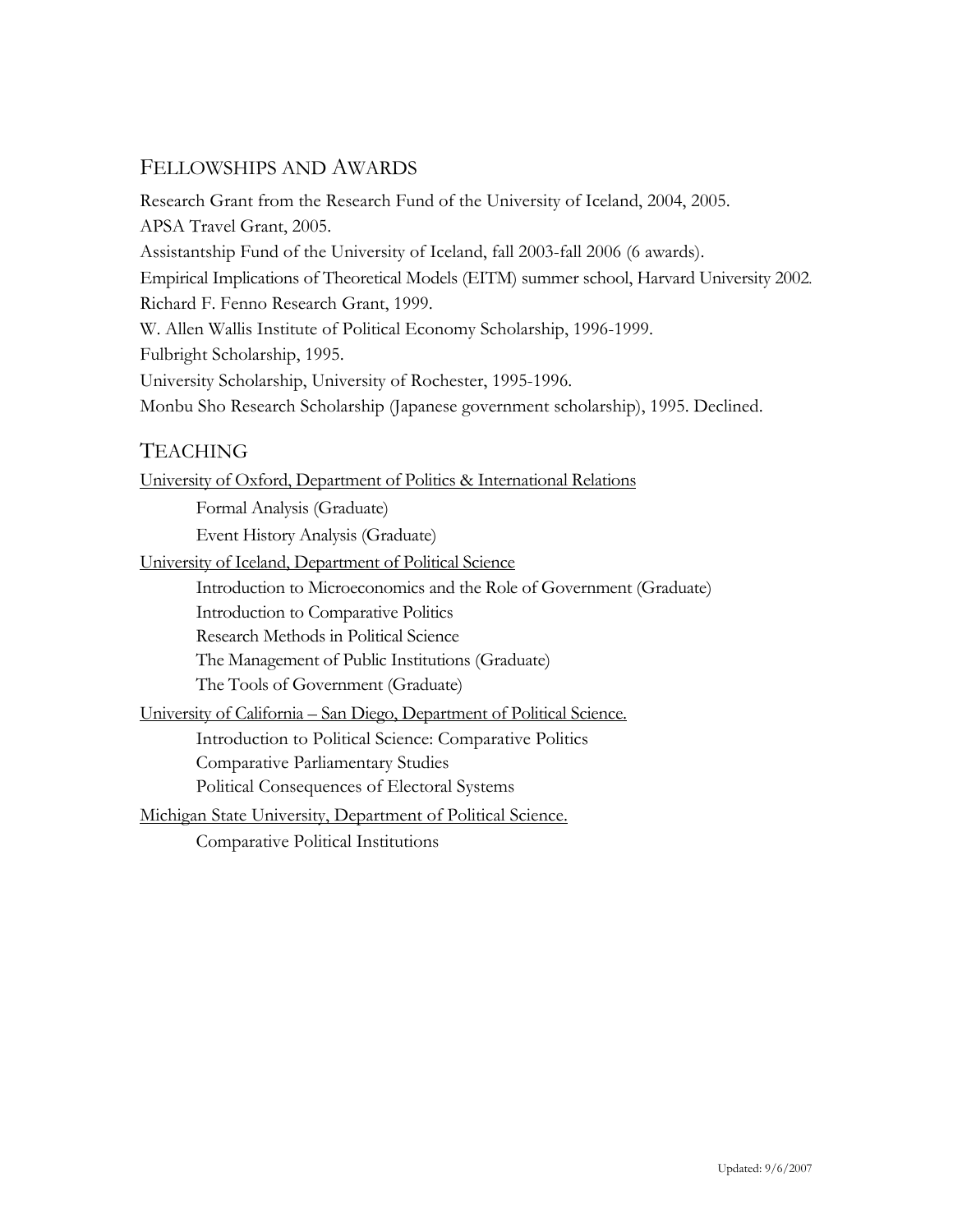# PROFESSIONAL SERVICES

- *Board Member,* Nordic International Studies Association*,* Social Science Research Institute (University of Iceland)
- *Reviewer*, American Political Science Review, American Journal of Political Science, Journal of Politics, Economics and Politics, European Journal of Political Research, Canadian Journal of Political Science, Legislative Studies Quarterly.

*Co-convener,* Workshop on Polarization and Conflict, Nicosia, Cyprus, 2006 *Discussant*, Annual Meeting of the American Political Science Association 1999, 2002, 2005 *Discussant*, Annual Meeting of the Midwest Political Science Association 2000 *Discussant*, General Conference of the European Consortium of Political Research 2007 *Chair/Discussant*, Annual Meeting of the Southwestern Political Science Association 2001 *Chair/Discussant*, Annual Meeting of the Midwest Political Science Association 2001, 2004, 2007 *Discussant*, Annual Meeting of the Southwestern Political Science Association 2002 *Maintain,* [www.politicaldata.org](http://www.politicaldata.org/) (in progress)

# PROFESSIONAL MEMBERSHIP

[The American Political Science Association](http://www.apsanet.org/) [The Midwest Political Science Association](http://www.mwpsa.org/)

# LANGUAGE PROFICIENCY

Fluent in Icelandic and English. Reading ability in Danish and German.